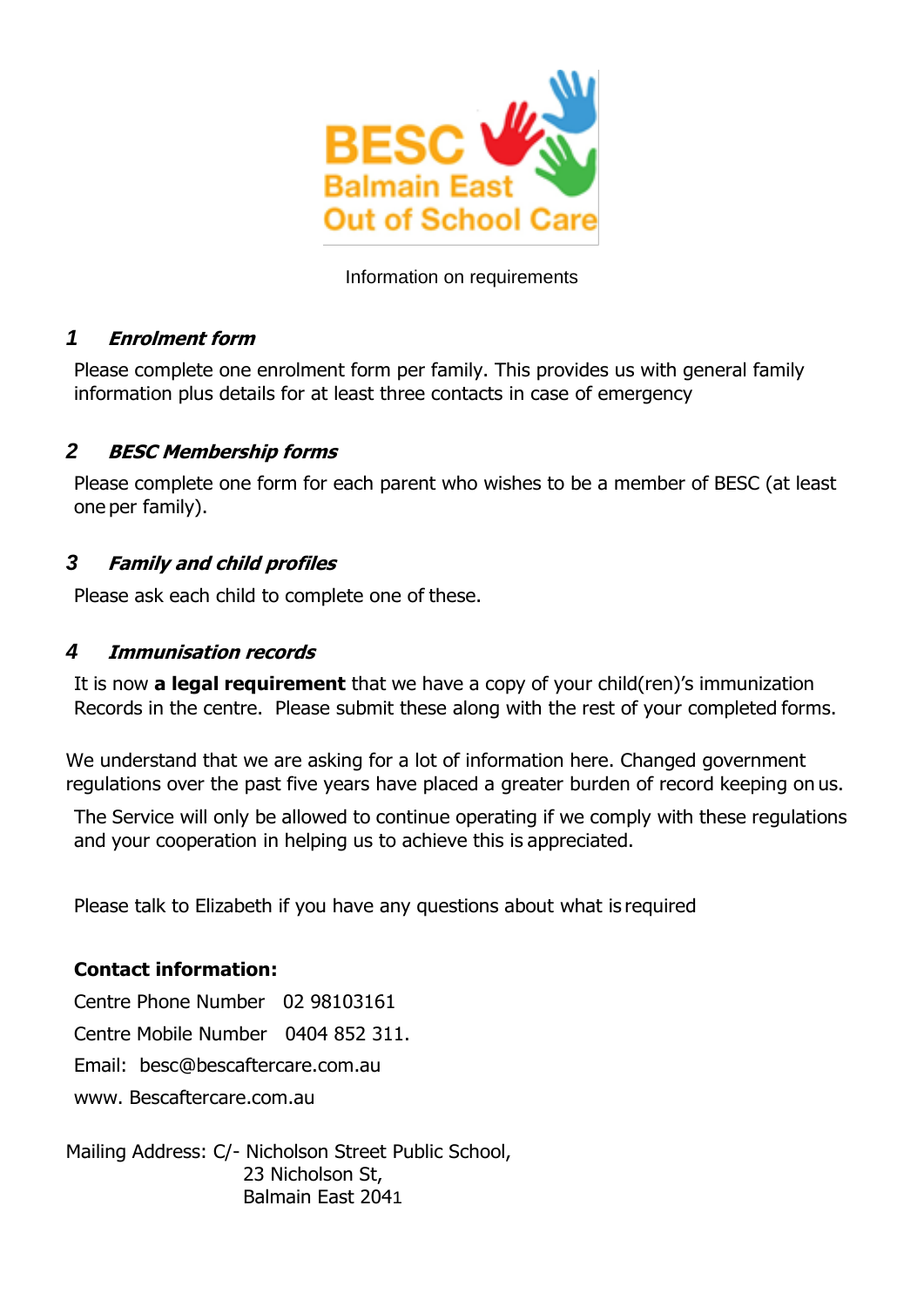

Phone: 02 9810 3161 or 0404 852 311 Email: [besc@bescaftercare.com.au](mailto:besc@bescaftercare.com.au) www.bescaftercare.com.au Postal address: BESC, c/o Nicholson Street Public School, Nicholson Street, Balmain East, NSW 2041



# **SECTION 1: Child 1 Details**

| <b>Child Details</b>                                                                                                                      |                               |     |     |     |                                     |     |
|-------------------------------------------------------------------------------------------------------------------------------------------|-------------------------------|-----|-----|-----|-------------------------------------|-----|
|                                                                                                                                           |                               |     |     |     |                                     |     |
|                                                                                                                                           |                               |     |     |     |                                     |     |
|                                                                                                                                           |                               |     |     |     |                                     |     |
| Gender: $\Box$ Male $\Box$ Female                                                                                                         |                               |     |     |     |                                     |     |
| Is the child of Aboriginal/Torres Strait Islander origin? $\Box$ No<br>(Please note that this information may be sent to Human Services.) |                               |     |     |     | Aboriginal   Torres Strait Islander |     |
| Day's child will be attending<br><b>BEFORE SCHOOL:</b>                                                                                    |                               | Mon | Tue | Wed | <b>Thurs</b>                        | Fri |
|                                                                                                                                           | <b>AFTER SCHOOL:</b>          | Mon | Tue | Wed | <b>Thurs</b>                        | Fri |
|                                                                                                                                           | <b>VACATION CARE</b>          | Mon | Tue | Wed | Thurs.                              | Fri |
|                                                                                                                                           |                               |     |     |     |                                     |     |
| Do you have other children who regularly attend an approved childcare service (please circle)? Yes / No                                   |                               |     |     |     |                                     |     |
|                                                                                                                                           |                               |     |     |     |                                     |     |
| Please attach a copy of immunisation records to this enrolment form FOR EACH CHILD enrolled                                               |                               |     |     |     |                                     |     |
| <b>Child 2 Details</b>                                                                                                                    |                               |     |     |     |                                     |     |
|                                                                                                                                           |                               |     |     |     |                                     |     |
|                                                                                                                                           |                               |     |     |     |                                     |     |
|                                                                                                                                           |                               |     |     |     |                                     |     |
| Gender: Male Female                                                                                                                       |                               |     |     |     |                                     |     |
| Is the child of Aboriginal/Torres Strait Islander origin? $\Box$ No<br>(Please note that this information may be sent to Human Services.) |                               |     |     |     | Aboriginal   Torres Strait Islander |     |
| Day's child will be attending                                                                                                             | <b>BEFORE</b> SCHOOL:     Mon |     | Tue | Wed | Thurs.                              | Fri |
|                                                                                                                                           | <b>AFTER SCHOOL:</b>          | Mon | Tue | Wed | Thurs.                              | Fri |
|                                                                                                                                           | <b>VACATION CARE</b>          | Mon | Tue | Wed | Thurs.                              | Fri |
|                                                                                                                                           |                               |     |     |     |                                     |     |
| Do you have other children who regularly attend an approved childcare service (please circle)? Yes / No                                   |                               |     |     |     |                                     |     |

If yes, please supply child/ren's name: .............................................................................................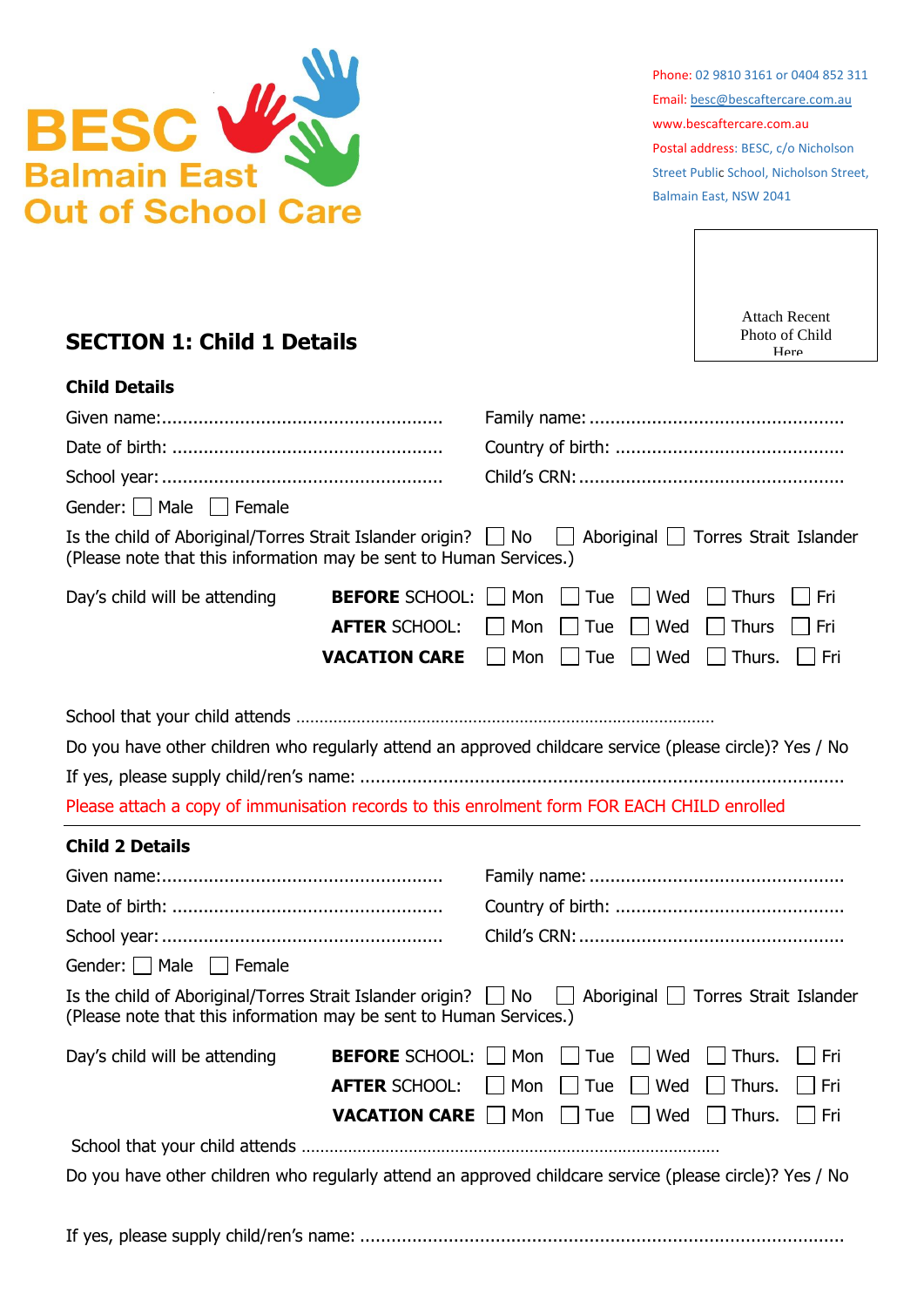#### Please attach a copy of immunisation records to enrolment form

| <b>Child 3 Details</b>                                             |  |                                                                                                                                                                |  |  |  |
|--------------------------------------------------------------------|--|----------------------------------------------------------------------------------------------------------------------------------------------------------------|--|--|--|
|                                                                    |  |                                                                                                                                                                |  |  |  |
|                                                                    |  |                                                                                                                                                                |  |  |  |
|                                                                    |  |                                                                                                                                                                |  |  |  |
| Gender:   Male   Female                                            |  |                                                                                                                                                                |  |  |  |
| (Please note that this information may be sent to Human Services.) |  | Is the child of Aboriginal/Torres Strait Islander origin? No Aboriginal Torres Strait Islander                                                                 |  |  |  |
| Day's child will be attending                                      |  | <b>BEFORE</b> SCHOOL: Mon Tue Wed Thurs. Fri<br><b>AFTER SCHOOL:</b> Mon Tue Wed Thurs. Fri<br><b>VACATION CARE</b>     Mon     Tue     Wed     Thurs.     Fri |  |  |  |
|                                                                    |  |                                                                                                                                                                |  |  |  |
|                                                                    |  | Do you have other children who regularly attend an approved childcare service (please circle)? Yes / No                                                        |  |  |  |
|                                                                    |  |                                                                                                                                                                |  |  |  |

Please attach a copy of immunisation records to enrolment form

## **Parent / Guardian Information**

| • Carer 1:                                         |                                |
|----------------------------------------------------|--------------------------------|
|                                                    |                                |
|                                                    |                                |
|                                                    |                                |
|                                                    |                                |
|                                                    |                                |
|                                                    |                                |
|                                                    |                                |
| Are you currently (please circle):                 |                                |
| Working<br>Seeking Employment<br>Studying/training | Disabled/disabled carer other: |
| • Carer 2:                                         |                                |
|                                                    |                                |
|                                                    |                                |
|                                                    |                                |
|                                                    |                                |
|                                                    |                                |
|                                                    |                                |
|                                                    |                                |

Are you currently (please circle):

| Working | Seeking Employment | Studying/training | Disabled/disabled carer | other: |
|---------|--------------------|-------------------|-------------------------|--------|
|---------|--------------------|-------------------|-------------------------|--------|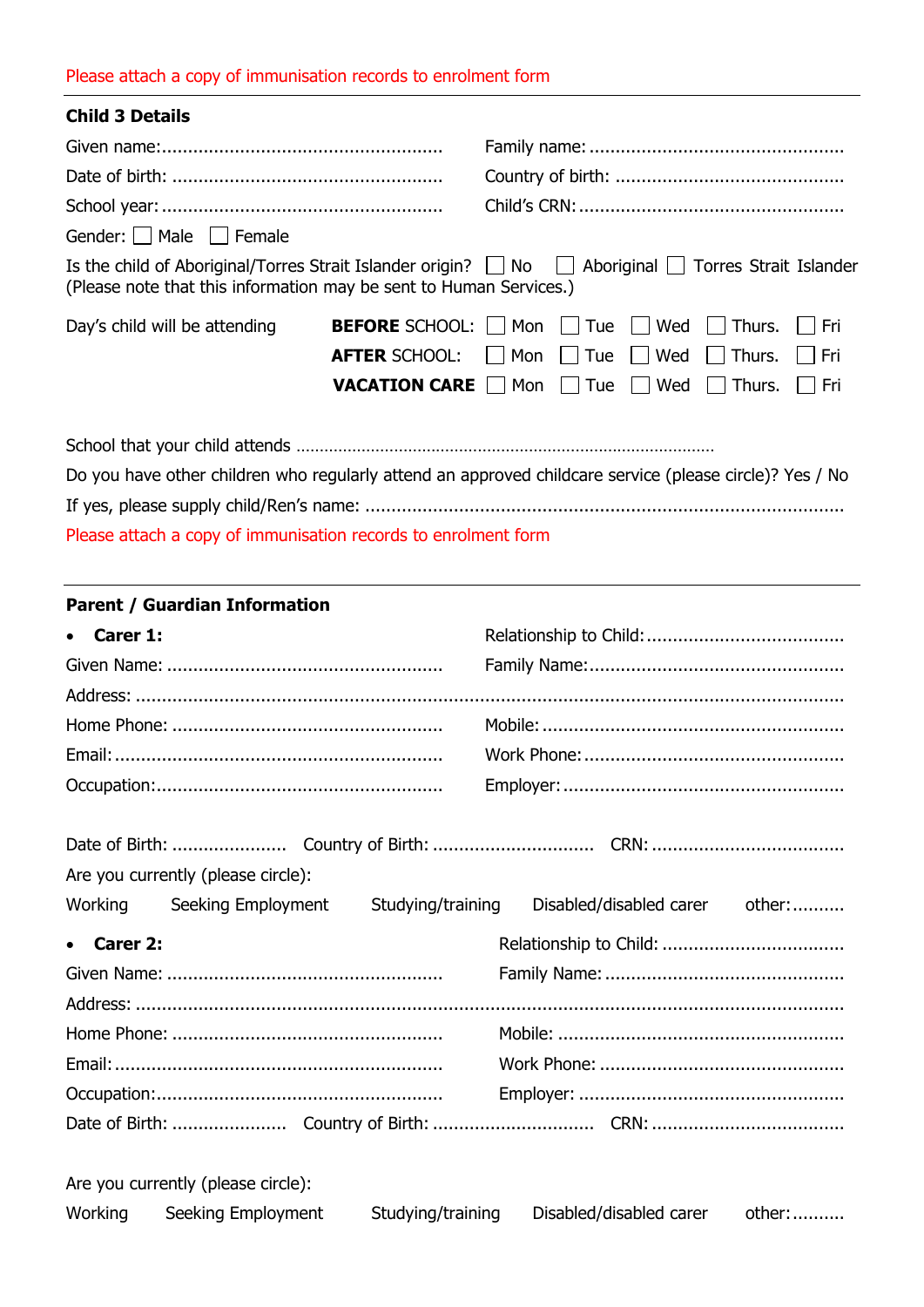#### **SECTION 3: CHILD CARE BENEFIT**

*NOTE: The service cannot enforce custody issues without a copy of the relevant Court Order being provided. Please discuss any custody issues with the Nominated Supervisor before enrolment.*

 $\_$  , and the set of the set of the set of the set of the set of the set of the set of the set of the set of the set of the set of the set of the set of the set of the set of the set of the set of the set of the set of th

Are there any family situations we need to be aware of such as restraining orders, parents separated?

..................................................................................................................................................... ……………………………………………………………………………………………………………………………………………………. ……………………………………………………………………………………………………………………………………………………. ……………………………………………………………………………………………………………………………………………………. \*\* Please attach any copies of court / or restraining orders \*\*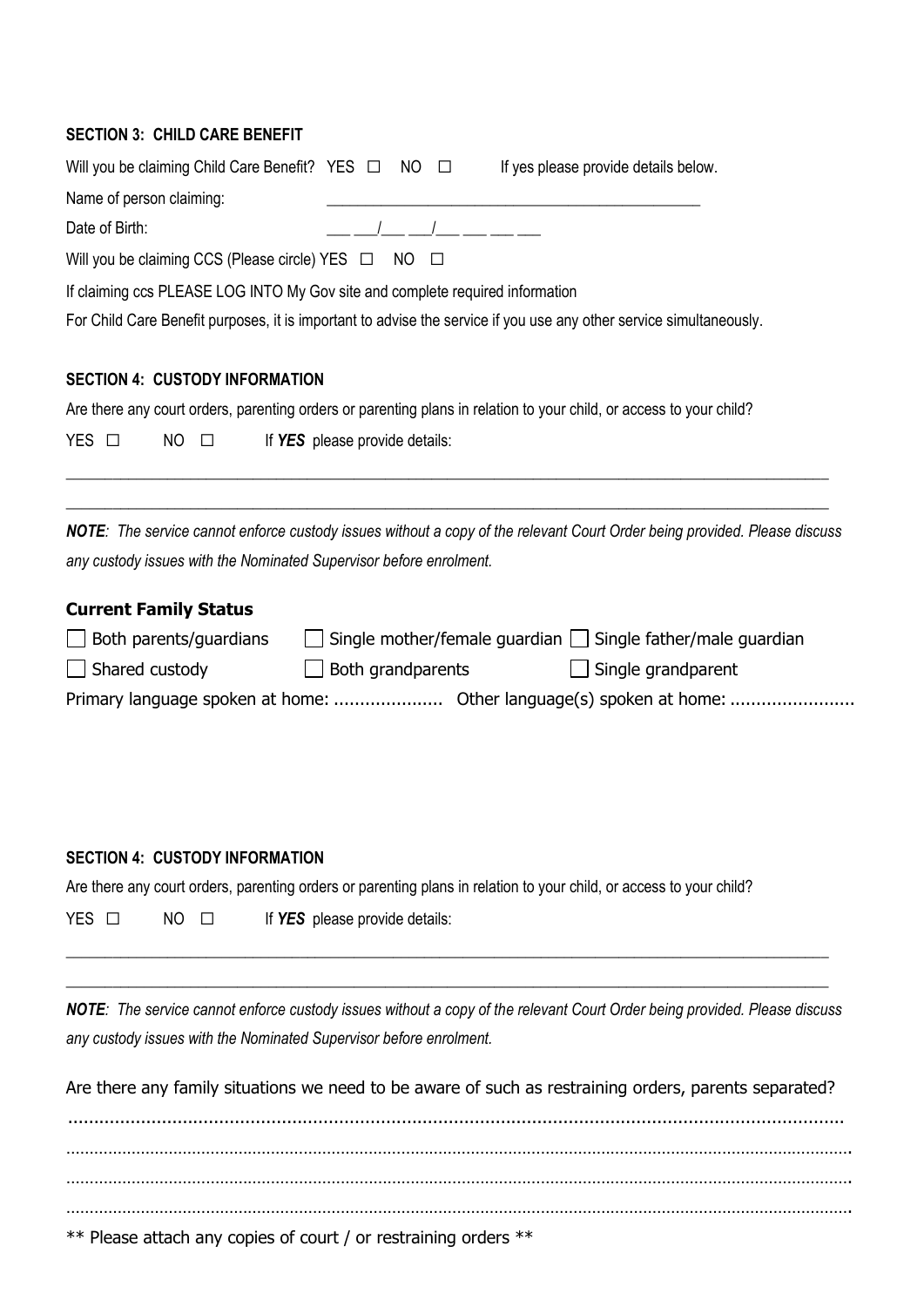#### **SECTION 5: EMERGENCY CONTACTS**

I hereby authorise the staff of the service to contact the following people, if I cannot be contacted, in the case of an emergency. *Please supply at least 2 names, other than the child's parents/guardians.*

| <b>NAME</b> | <b>ADDRESS</b> | <b>MOBILE</b> | <b>WORK PHONE</b> | <b>RELATIONSHIP</b> |
|-------------|----------------|---------------|-------------------|---------------------|
|             |                |               |                   | <b>TO CHILD</b>     |
|             |                |               |                   |                     |
|             |                |               |                   |                     |
|             |                |               |                   |                     |
|             |                |               |                   |                     |

*NOTE: It is important that you inform the above people that you have included them as emergency contacts and that they may be contacted in the case of an emergency, with your child or the service, and asked to collect your child when you cannot be contacted*

#### **Medical treatment/authorization for medication**

I hereby authorise the staff of the service to contact the following people, if I cannot be contacted, in the case of the need to consent to medical treatment of my child or to authorize administration of medication to my child. *Please supply at least 2 names, other than the child's parents/guardians.*

| <b>NAME</b> | <b>ADDRESS</b> | <b>MOBILE</b> | <b>WORK PHONE</b> | <b>RELATIONSHIP</b> |
|-------------|----------------|---------------|-------------------|---------------------|
|             |                |               |                   | <b>TO CHILD</b>     |
|             |                |               |                   |                     |
|             |                |               |                   |                     |
|             |                |               |                   |                     |
|             |                |               |                   |                     |

*NOTE: It is important that you inform the above people that you have included them as emergency contacts and that they may be contacted in the case of an emergency, with your child or the service, and asked to consent to medical treatment for your child or an authorization for medication when you cannot be contacted*

# **Care and Well-being of my child**

I hereby authorise the following people, to authorize an Educator to make decisions regarding the care and well-being of my child. EG. Permission to attend a venue for an excursion that has had a last-minute change. *Please supply at least 2 names, other than the child's parents/guardians.*

| <b>NAME</b> | <b>ADDRESS</b> | <b>MOBILE</b> | <b>WORK PHONE</b> | <b>RELATIONSHIP</b> |
|-------------|----------------|---------------|-------------------|---------------------|
|             |                |               |                   | <b>TO CHILD</b>     |
|             |                |               |                   |                     |
|             |                |               |                   |                     |
|             |                |               |                   |                     |
|             |                |               |                   |                     |

*NOTE: It is important that you inform the above people that you have included them that they may be contacted to give this authorization.*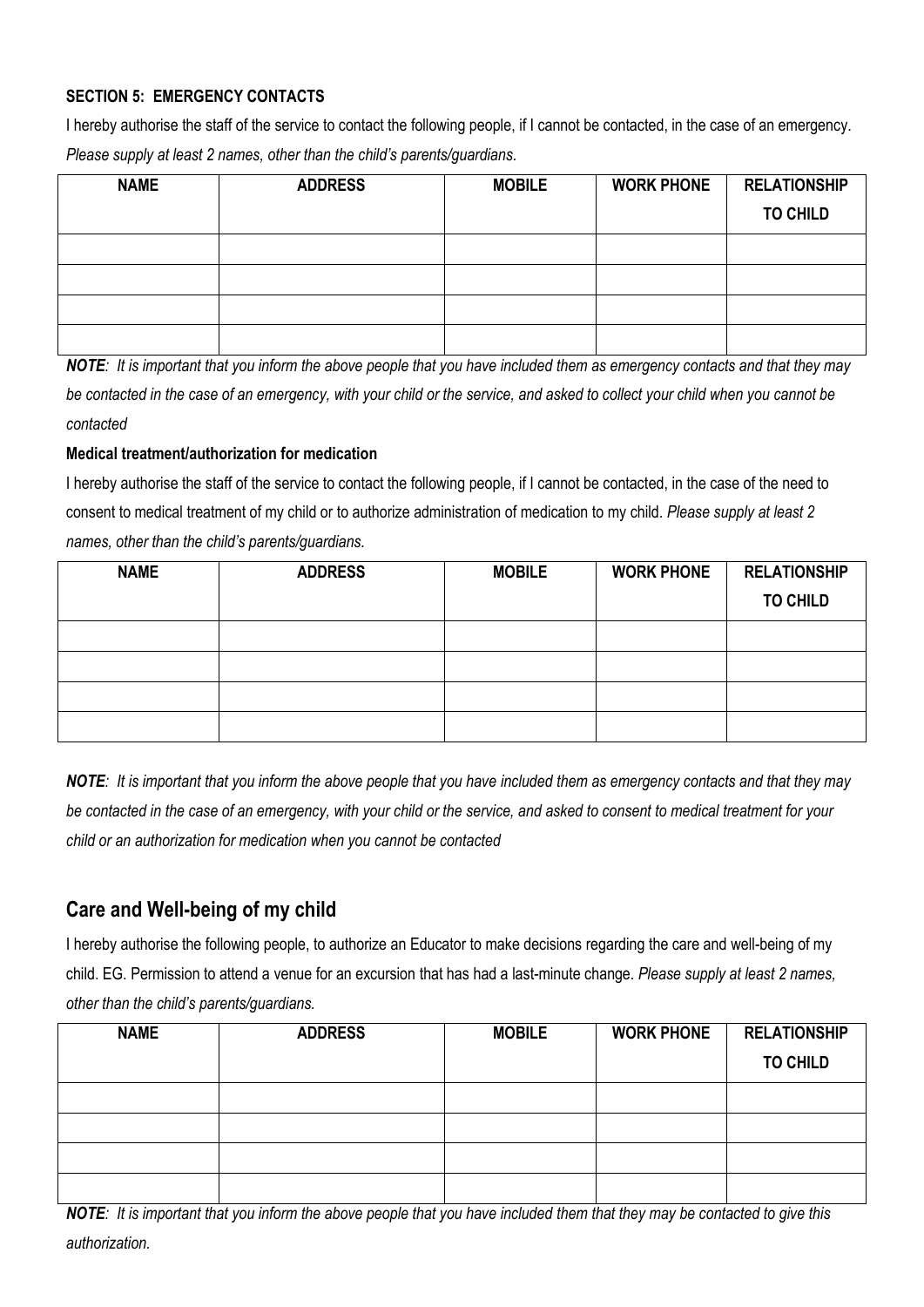# **Authority to collect your child from the Service**

I hereby authorise the service staff to allow the following people to collect my child.

| <b>NAME</b> | <b>ADDRESS</b> | <b>MOBILE</b> | <b>WORK PHONE</b> | <b>RELATIONSHIP</b> |
|-------------|----------------|---------------|-------------------|---------------------|
|             |                |               |                   | <b>TO CHILD</b>     |
|             |                |               |                   |                     |
|             |                |               |                   |                     |
|             |                |               |                   |                     |
|             |                |               |                   |                     |

*NOTE: It is important that you inform the above people that they may be asked to show identification on their first few visits until staff become aware of whom they are*. *Only those people to whom you have given authority will be permitted to collect your child from the service.*

# **SECTION 6: MEDICAL INFORMATION**

| Family Doctor's name:                                                                                                         |  |  |  |  |  |  |
|-------------------------------------------------------------------------------------------------------------------------------|--|--|--|--|--|--|
| <b>Family Doctor Address</b>                                                                                                  |  |  |  |  |  |  |
| Telephone number:                                                                                                             |  |  |  |  |  |  |
| Does your child have any medical condition EG? Asthma, anaphylaxis, diabetes, allergies, additional needs diagnosis, etc.     |  |  |  |  |  |  |
| <b>NO</b><br>YES O<br>$\Box$                                                                                                  |  |  |  |  |  |  |
| If YES please provide details, including a copy of a medical management plan prepared by the child's doctor. You also need to |  |  |  |  |  |  |
| complete and attach the Centre Risk Minimization Plan.                                                                        |  |  |  |  |  |  |
| Medical Management Plan __ (attached - please tick)                                                                           |  |  |  |  |  |  |
| Risk Minimization Plan _ (attached - please tick)                                                                             |  |  |  |  |  |  |
| Does your child require regular medication?<br>$YES$ $\square$<br>N <sub>O</sub><br>If YES please provide details:<br>$\Box$  |  |  |  |  |  |  |
| Is your family a member of a Private Health Fund?<br>YES O<br>NO<br>$\Box$                                                    |  |  |  |  |  |  |
| Name of Private Health Fund:                                                                                                  |  |  |  |  |  |  |
| Private Health Fund number:                                                                                                   |  |  |  |  |  |  |
| Family Medicare number:                                                                                                       |  |  |  |  |  |  |
| NOTE: Medication will only be administered in accordance with the services Medication Policy that you be will be              |  |  |  |  |  |  |
| provided with.                                                                                                                |  |  |  |  |  |  |
| Immunisation                                                                                                                  |  |  |  |  |  |  |
| Has your child received the necessary immunisation for their age?<br>YES □<br>N <sub>O</sub><br>$\Box$                        |  |  |  |  |  |  |
| If NO, please complete & attach an Immunisation Exemption Conscientious Objection form available from Medicare.               |  |  |  |  |  |  |
| Please attach Immunisation Record                                                                                             |  |  |  |  |  |  |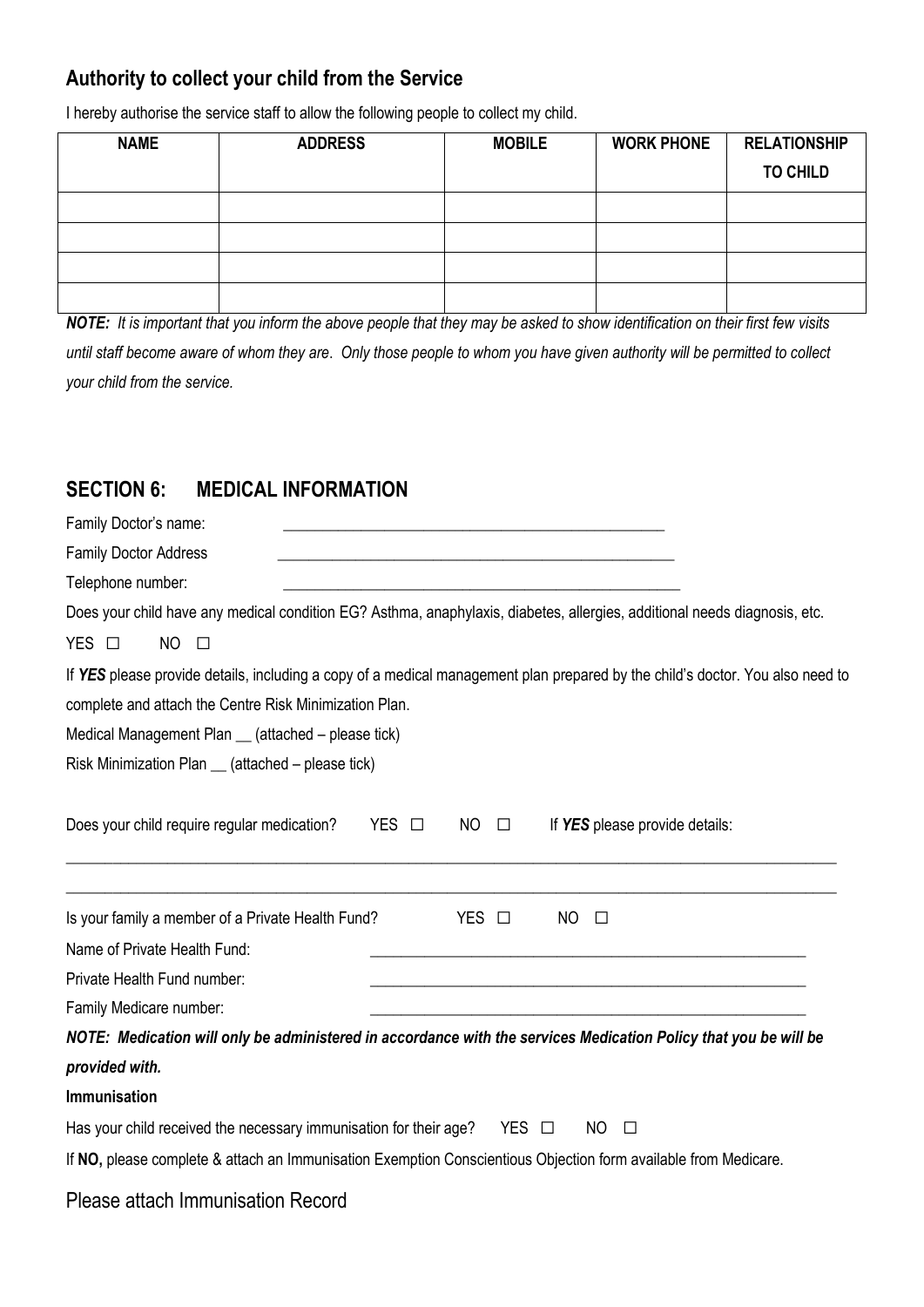# **Medical Conditions/Additional Needs**

| Does your child have a medical condition or require additional assistance to meet their needs?<br>YES 1<br>NO.<br>$\Box$                |
|-----------------------------------------------------------------------------------------------------------------------------------------|
| If YES please provide details of the condition/needs they require assistance with:                                                      |
|                                                                                                                                         |
|                                                                                                                                         |
|                                                                                                                                         |
| <b>SECTION 7: INDIVIDUAL INFORMATION</b>                                                                                                |
| This information assists staff in the daily care and education of your child.                                                           |
| Does your child have any dietary requirements other than allergies? YES $\Box$ NO $\Box$ If YES please provide details:                 |
|                                                                                                                                         |
|                                                                                                                                         |
| Is there anything else our staff needs to know about your child? (E.g. cultural or religious requests, interests, dislikes, fears etc.) |
|                                                                                                                                         |
|                                                                                                                                         |
|                                                                                                                                         |
|                                                                                                                                         |

*NOTE: Staff will also talk individually to your child about their interests on a regular basis and incorporate these into the program and experiences on offer.*

# **SECTION 8: AUTHORISATION AND APPROVAL (PERMISSION)**

**NOTE:** *Please read this section carefully. If you do not give your permission for any of the following, please cross it out and initial.*

## **1. PERMISSION TO SEEK MEDICAL ASSISTANCE IN AN EMERGENCY.**

That in the case of accident or other emergency resulting in the need for immediate medical attention, I hereby give permission for the staff to take my child to a doctor or hospital to seek the following urgent treatments:

- Medical
- Dental
- Hospital
- Ambulance Service and transportation of the child by Ambulance.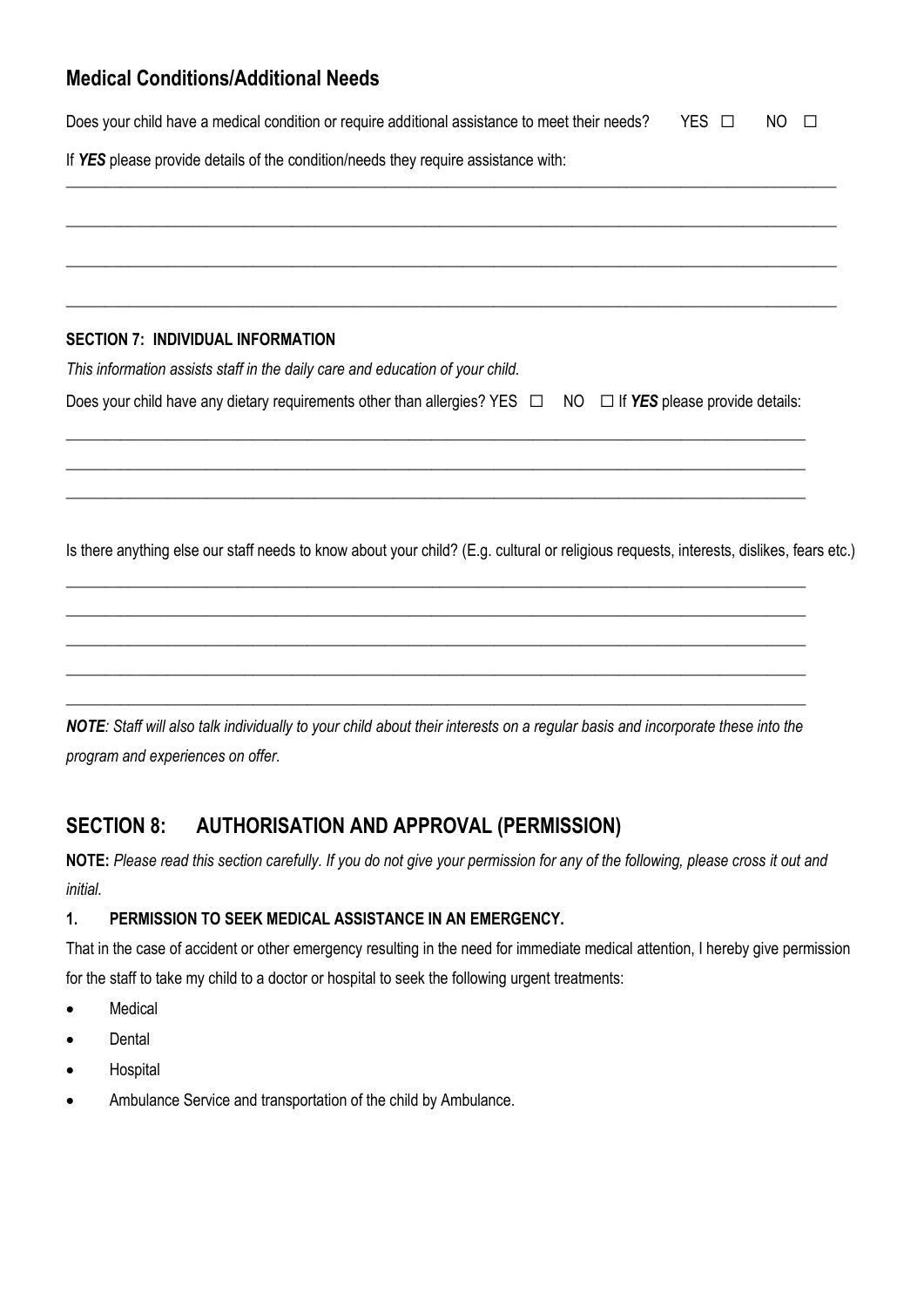#### **Medical Attention / First Aid**

 $\Box$  I give permission for staff to administer first aid or seek medical attention for my child in the event of an accident/emergency. I understand that relevant information on this form will be passed to hospital/medical staff if required. I accept liability for medical, dental, hospital, ambulance or other costs incurred.

Religious requirements in case of accident:.........................................................................................

Signature:....................................................

#### **Photography**

Photographs may be used in newsletters to parents/guardians, day diaries and to assist with evaluations. Specific permission will be sought for photos to be used outside of

 $\Box$  I give permission for my child to be photographed at the centre.

Signature:....................................................

#### **DVDs / Videos / Television**

Video, DVDs and/or television may be used as part of the programme or during adverse weather conditions. Staff will ensure that the material is suitable for children and will supervise viewing. TV and videos/DVDs will only be viewed that have a G or PG rating.

 $\Box$  I give permission for my child to watch G and PG rated television and videos/DVDs.

Signature:....................................................

#### **First Aid / Sunblock**

Staff may be required to administer first aid, including Band-Aids and Dettol. When required, staff will also apply sunblock to children, especially when going on out-of-centre excursions.

 $\Box$  I give permission for my child to have Dettol and Band-Aids applied.

 $\vert \vert$  I give permission for my child to have sunblock applied.

Signature:....................................................

#### **6. NOTIFICATION OF ARRIVAL AND DEPARTURE OF CHILDREN AT THE SERVICE**

I agree to have my child signed in and out on the appropriate documentation on arrival and departure each day they attend the service.

#### **7. CHILD ABSENCE**

I agree to notify the service if my child is absent on a day that they are booked in.

*NOTE: If your child is absent from the service, the service needs to record the amount of allowable and approved absences your child is entitled under Child Care Benefit legislation.*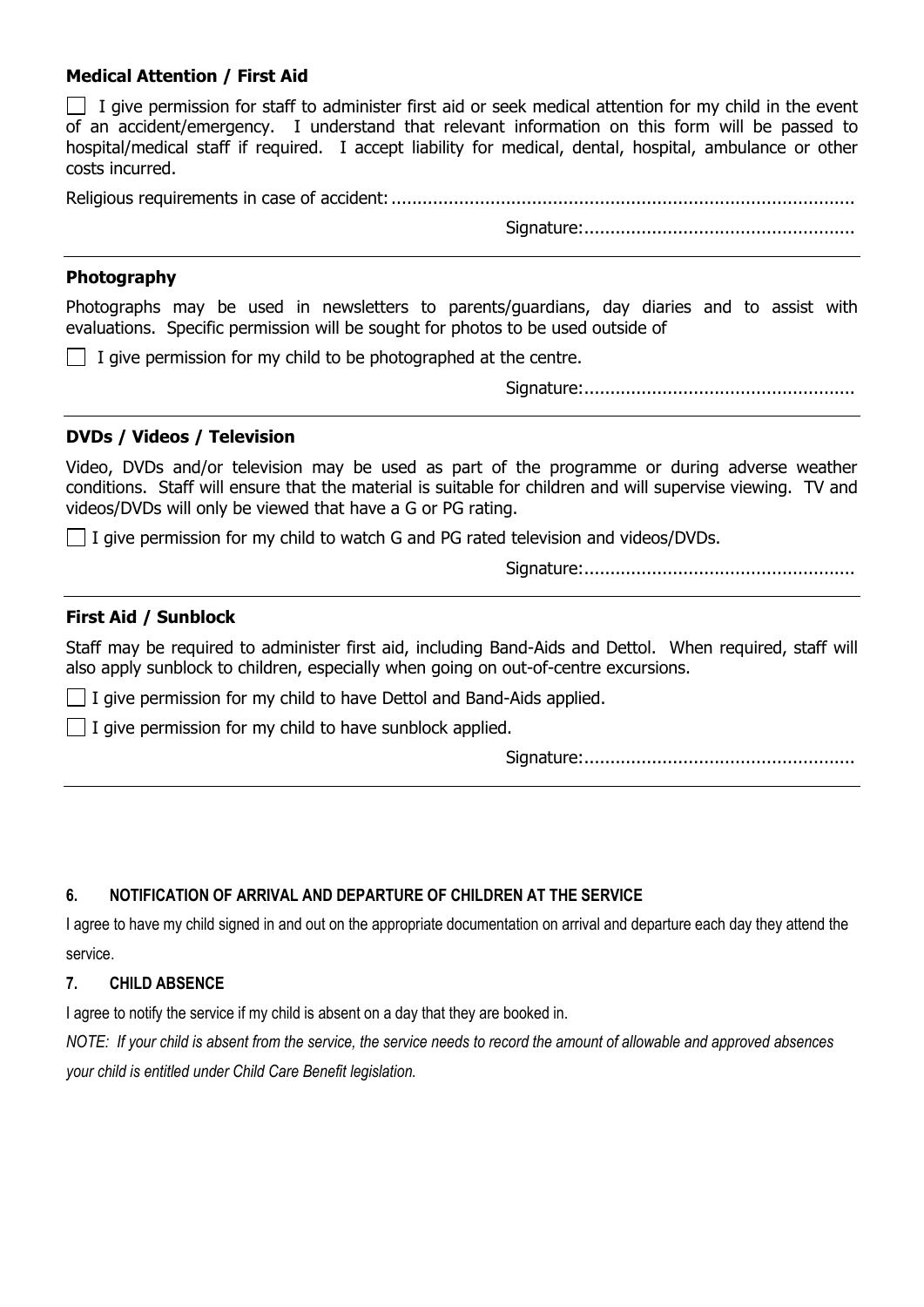# **SECTION 9: PAYMENT OF FEES**

## **1. NOTICE OF DISCONTINUATION OF ATTENDANCE**

When you wish to discontinue and terminate your child care place at the service you are required to provide two (2) weeks written notice to the Coordinator/Nominated Supervisor or you are liable to pay the equivalent of two weeks child care fees to the service.

## **2.. ABSENCES FROM THE CHILD CARE CENTRE**

Fees are payable for bank/public holidays, family holidays and sick periods if those days fall on a day that your child is booked into the service.

#### **3. SERVICE CLOSURE**

No fee is charged while the service is closed over the Christmas period.

#### **4. LATE FEE**

Should children be present after the 6.00pm closing time, a late fee of \$10.00 per 5 minutes will apply.

## **5. PAYMENT OF FEES**

As per the services Parent Handbook, fees are to be paid in advance on the first day of the child's weekly attendance. Weekly fees are payable to the service by EFTPOS. I understand that fees must be paid once invoiced within the stated due date, that my child's place at the service may be terminated if fees are not up to date, and that I may be liable for any additional costs incurred in recovery of outstanding fees.

#### **6. COSTS OF DEBT RECOVERY**

I (The Client) (The Parent) expressly agree/s that I am liable for any Recovery costs including administrative fees, debt recovery fees, Solicitor Fees and disbursements incurred by Balmain East Out of School Care Inc as a result of my failure to pay the fees and charges for the service provided within the strict terms of payment (alternatively the number of days) specified this agreement. I accept that I may also be charged an additional fee for interest at the statutory rate recoverable in the appropriate Court at the time prevailing however I am aware that costs incurred through Court action against me will be limited to the fees recoverable under the State Legislation for legal cost recovery.

Signed……………………………………………………. Date………………………………………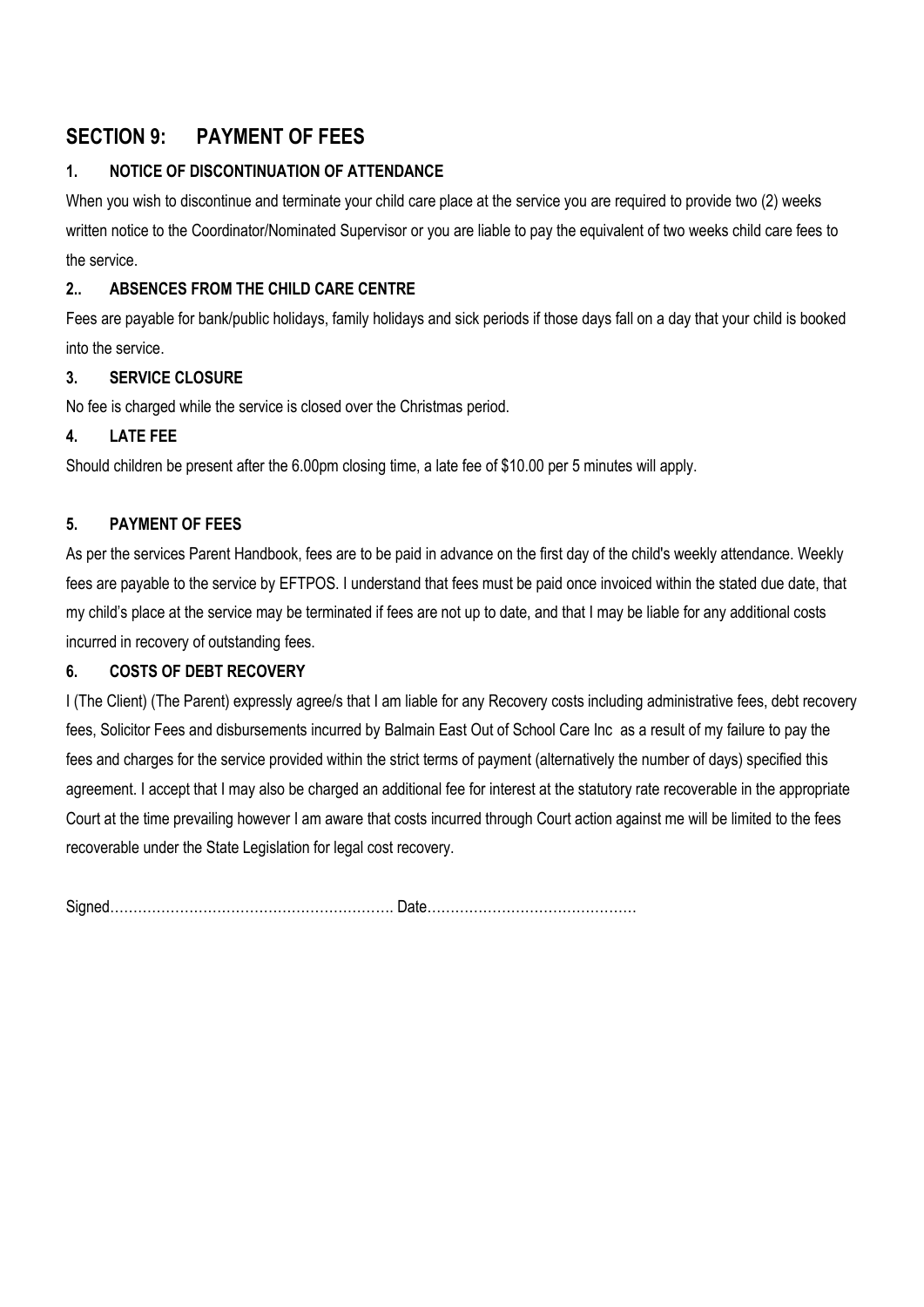# **SECTION 10:DISCLAIMER/INFORMED CONSENT**

I hereby acknowledge that:

- I have read and understand the services procedures, conditions and policies contained in this enrolment record and policy manual, which forms part of this agreement (and which may be changed by notice from time to time by the service at its sole discretion) (Policies & Procedures).
- The Policies and Procedures incorporate any relevant statutory obligations imposed on the service and have been put in place to protect my child/children.
- I must strictly comply with the Policies and Procedures at all times.
- The information provided in this enrolment record is to the best of my knowledge correct.
- I will inform the service immediately in writing if there are any changes to the information provided by me in this enrolment record (Notice of Change).
- When caring for my child/children the service will rely on the information provided by me in this enrolment record, in any Notice of Change and any other instructions/information (of any nature whatsoever) I give to the service (Information).
- I am totally responsible for the accuracy of the Information and my compliance with the Policies & Procedures.
- I am totally responsible for the suitability and actions of any person/persons whom I authorise to visit, deliver, and or collect my child/children to/from the service or any other place (Other Person/s).
- I must first inform any Other Person/s about the Policies & Procedures and that they must strictly comply with them.
- Subject to any applicable Australian Consumer Law, the Sales of Goods Act 1923 (NSW) or any other applicable law which cannot be excluded I/we will indemnify the service its employee<sup>1</sup>s or any of its authorised person/s from any loss, damage, claim, cost or expense of any nature whatsoever incurred by my child/children, by me or any third party in connection with any act or omission by me and or us and or Other Person/s failing to comply with any Policies & Procedures and or due to the inaccuracy of the Information and or the acts or omissions of the Other Person<sup>1</sup>s.

Signed……………………………………………………. Date…………………………………………….

#### **SECTION 11: MEMBERSHIP**

The service is an Incorporated Association and as such, by enrolling my child in the service I agree to be bound by the rules of the Association for the period of my child's enrolment. I understand that as a member of the Incorporated Association, one representative of my child's family is entitled to voting rights at any General Meeting held by the service and that I may be nominated (with consent) for a position on the Management Committee at the Annual General Meeting.

The person nominated for member representation is: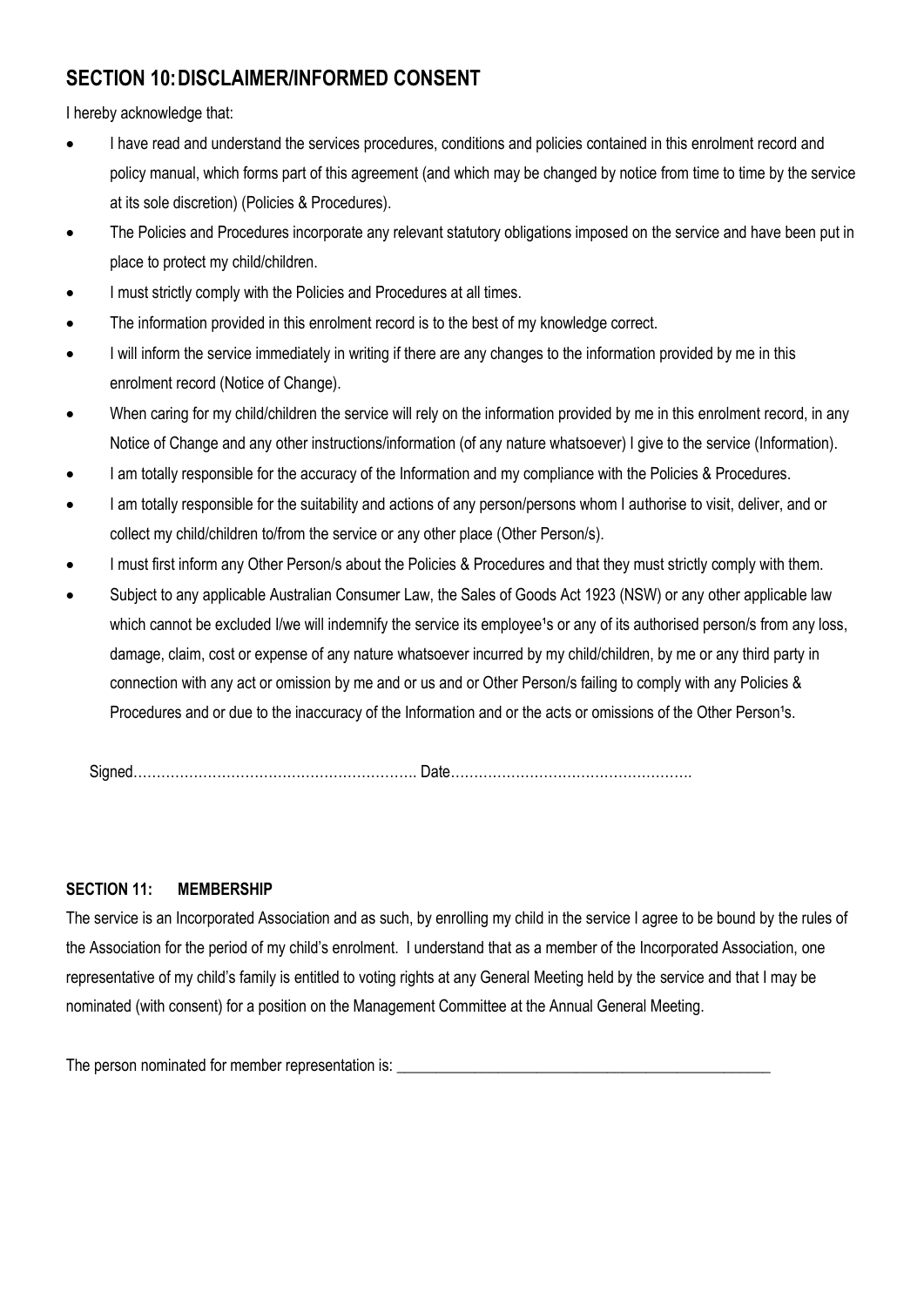| APPLICATION FOR MEMBERSHIP OF ASSOCIATION                                                                                                                                                                                                                                                                                                                                                                                                                                         |
|-----------------------------------------------------------------------------------------------------------------------------------------------------------------------------------------------------------------------------------------------------------------------------------------------------------------------------------------------------------------------------------------------------------------------------------------------------------------------------------|
| BALMAIN EAST AFTER SCHOOL CARE Incorporated<br>(incorporated under the <b>Associations Incorporation Act 1984</b> )                                                                                                                                                                                                                                                                                                                                                               |
| (full name of Applicant)                                                                                                                                                                                                                                                                                                                                                                                                                                                          |
| (address)                                                                                                                                                                                                                                                                                                                                                                                                                                                                         |
| (occupation)                                                                                                                                                                                                                                                                                                                                                                                                                                                                      |
| hereby apply to become a member of the abovementioned incorporated association. In<br>the event of my admission as a member, I agree to be bound by the rules of the<br>association for the time being in force, and to ensure that any child or children enrolled<br>by me in the After Care and/or Vacation Care facilities and programs offered by the<br>association abide by the objects and rules of the association and the policies and<br>procedures of the association. |
| Signature of applicant                                                                                                                                                                                                                                                                                                                                                                                                                                                            |
| Date.                                                                                                                                                                                                                                                                                                                                                                                                                                                                             |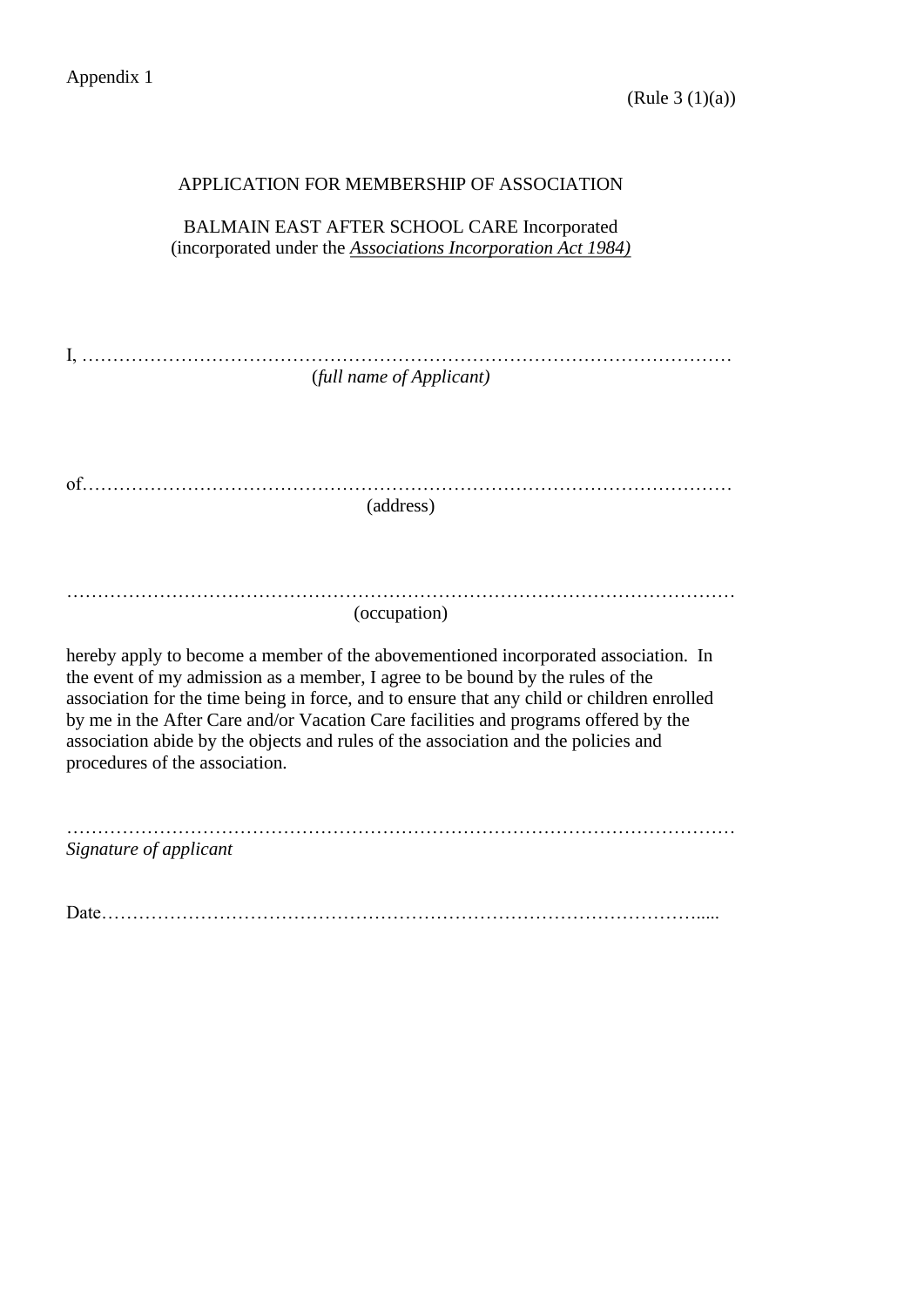### **SECTION 12: DECLARATION**

#### **Fees and Bookings**

- Fees are payable by direct debit or Eftpos machine in BESC office
- Once a permanent booking has been made, fees are payable whether the child attends or not. (Public holidays are not Charged) and pupil free days should they fall within school term, teacher strike days, school camp and carnivals, and family holidays are included in the weekly rate. Payment for fees for these days is non-negotiable. There is a (42) absent days with Child Care Subsidy
- Casual bookings are to be paid for on the day the care is provided.
- Reduction of permanent booking days will be considered and, if accepted, two weeks fees will be charged at the rate prior to the reduction in booking.
- Cancellation of booking due to unemployment or leaving school requires seven days' notice in writing. Cancellation of booking due to other circumstances require a minimum of two weeks' notice, otherwise fees will continue to be charged.
- Late fees are currently charged at \$1 per minute for the first three occasions and then \$2 per minute each occasion thereafter. This applies to children collected from aftercare after 6:00 p.m. The late fee will be added to the parent's account.
- Details of consistent late payment of fees or non-payment of fees are referred to the centre's Management Committee and are then handled by a debt recovery agency. In the event that a collection agency is engaged to recover monies, the parent shall be liable for any costs, charges, commissions and expenses reasonably and properly payable by BESC to such collection agency and/or solicitors relating to the recovery of such sum.

#### **Drop-Off and Collection**

- Parents must sign children in and out of the rolls when dropping off and collecting children and note the time of arrival and departure. Once a child has departed from the supervised area the parent is responsible for that child. While the child is in the company of the parents within the centre, the child is still obliged to take direction from the staff and obey centre rules.
- When collecting or dropping off children, younger siblings must always be supervised by the parent.
- Parents must notify the centre in writing if child will be absent or a **\$10 search fee charged**
- Only nominated people as listed on the enrolment form will be allowed to collect the child. If you wish to change your nominated pe

the centre must be informed in writing. Other arrangements for the collection of your child must be notified by writing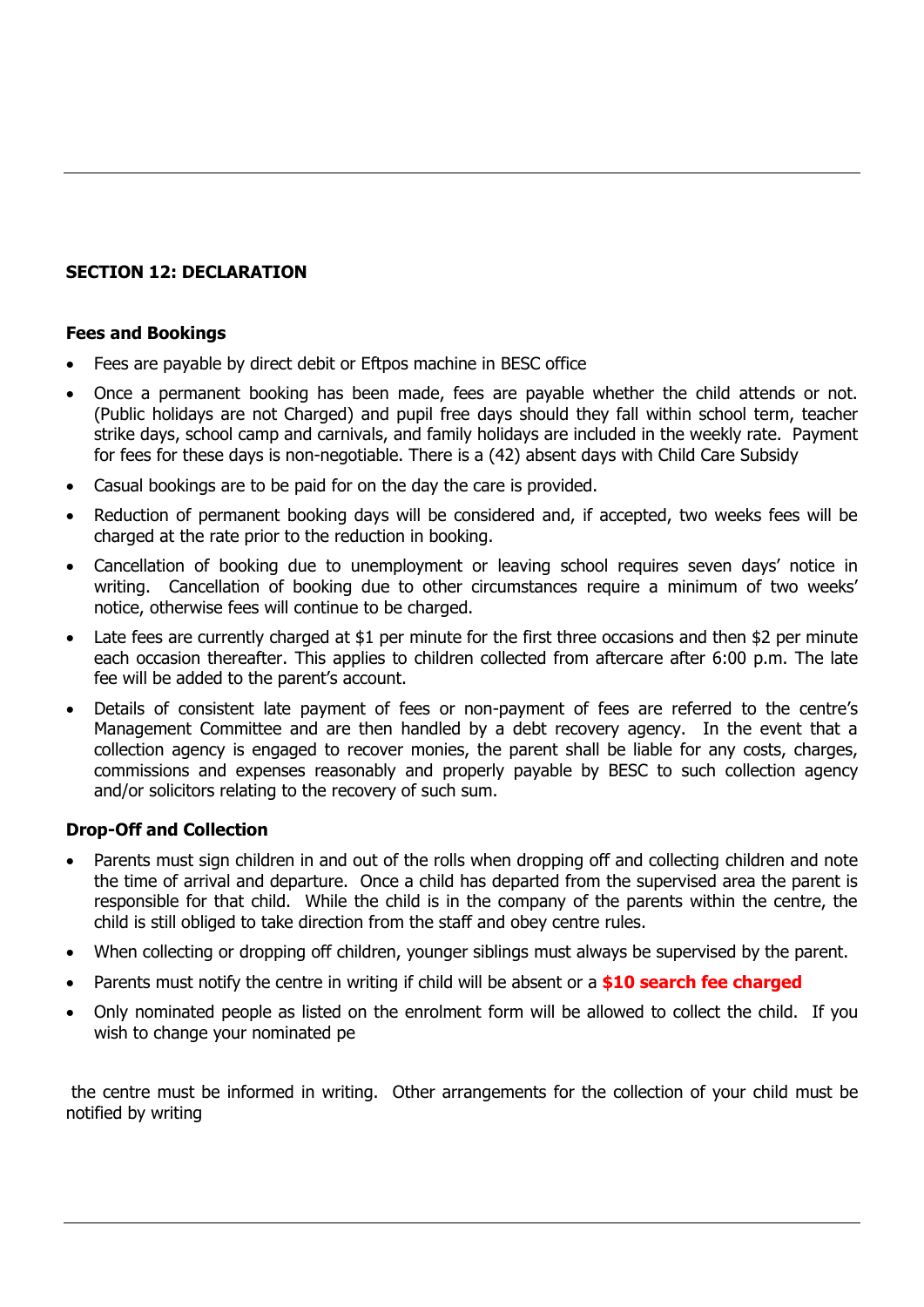I …………………………………………………………. acknowledge that I have read and understood the above Conditions of Enrolment and by signing this form I agree to accept the centre's policies, terms, and conditions (full copy available at the centre). The information I have provided in this enrolment form is accurate.

I understand that while centre staff provide constant and careful supervision, they will not be liable whatsoever for any injury sustained to my child's person or property whilst in the centre or on any outing organised by the centre (unless negligence on the part of the centre is proven). I agree to abide by these conditions of enrolment and any other that the Management Committee may bring into effect during the year.

Parent and/or Guardian's Full Name (please print): \_\_\_\_\_\_\_\_\_\_\_\_\_\_\_\_\_\_\_\_\_\_\_\_\_\_\_\_\_\_

Signature: \_\_\_\_\_\_\_\_\_\_\_\_\_\_\_\_\_\_\_\_\_\_\_\_\_\_\_\_\_\_\_\_\_ Date: \_\_\_\_\_\_\_\_\_\_\_\_\_\_\_\_\_\_\_\_\_\_\_\_\_\_\_\_\_\_\_\_\_\_\_\_\_

.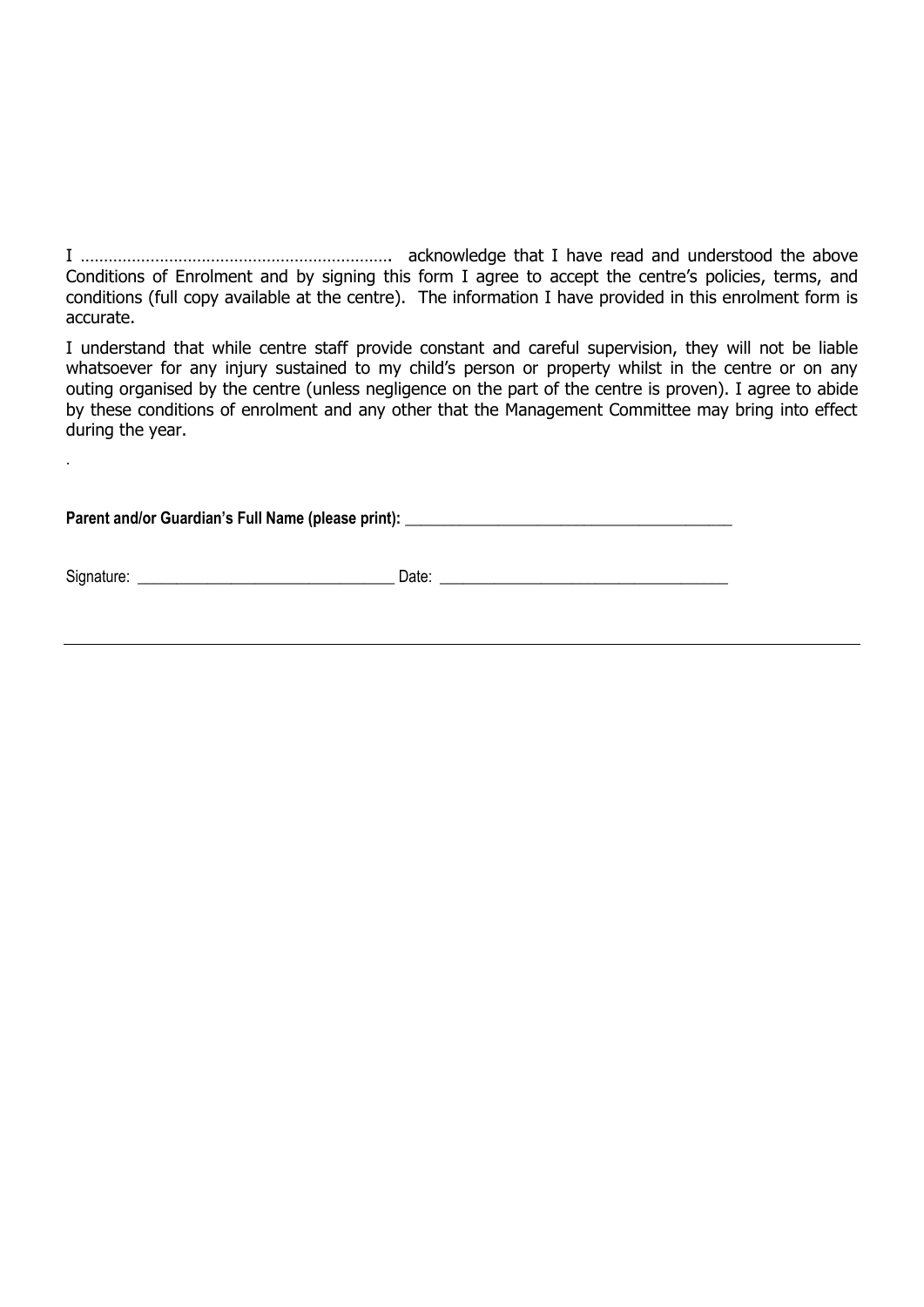



#### **Whose In Your Family? What Music & Books do you like?**



#### **Do You Do Any Out of School Activities (Sports, Music, Dance) Favourite Outdoor/Indoor Activity**









**What Do You Like To Do Most** *Your Suggestions***: "What To Do At BESC"**



The information on this form will be used to incorporate our children's ideas and interests into the program.